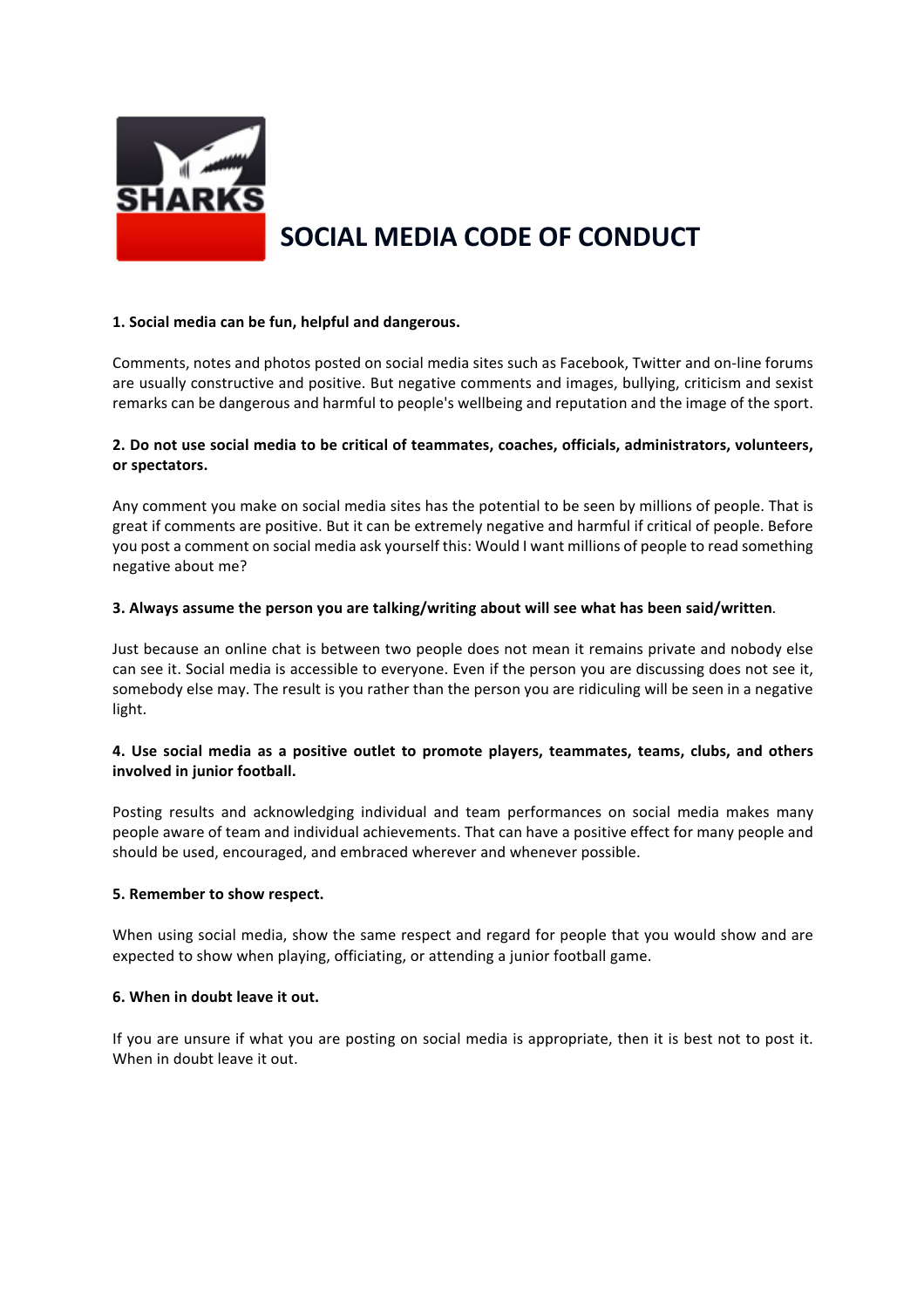## **7. Do not tolerate or condone poor social media behaviour or actions.**

If you are aware of or observe poor social media behaviour or actions, do not accept it. There is no place for it in junior football and it will not be condoned. You should remind people of their responsibilities when using social media and warn that action can be taken against them. In the instance of minors breaching the code of conduct, or you believe the breach regardless of seriousness has been made please report it to Club Officials immediately.

## **8. Be aware that your actions on social media may have serious consequences.**

Negative comments and images, bullying, criticism and sexist remarks do not only impact negatively on the people they are about. If you are found to have acted improperly on social media regarding a junior football related matter, you are liable to disciplinary proceedings and may be required to face a tribunal hearing to explain your actions. A suspension from junior football could be imposed.

# **The club has the responsibility to inform the Victoria Police of such**

## **breaches in certain circumstances.**

## **9. Consider social media to be your personal brand.**

Your Internet presence fuels any perception of your personal brand – whether you like it or not. Does your social media identity match your real identity? Be mindful of the content of photos, status updates, Tweets. Are they truly reflective of who you are and how you want people to see you?

# **Please Note**

# **If breaches of the PONRJFC Social Media Code of Conduct is discovered, the Following Social Network Policy by the YJFL will be implemented and followed by the Club Committee.**

**If you have any questions or have seen evidence of breaches of the Social Media Code of Conduct please contact the Sharks President or the Conduct Officer.**

**president@sharksjfc.org.au**

**conduct@sharksjfc.org.au**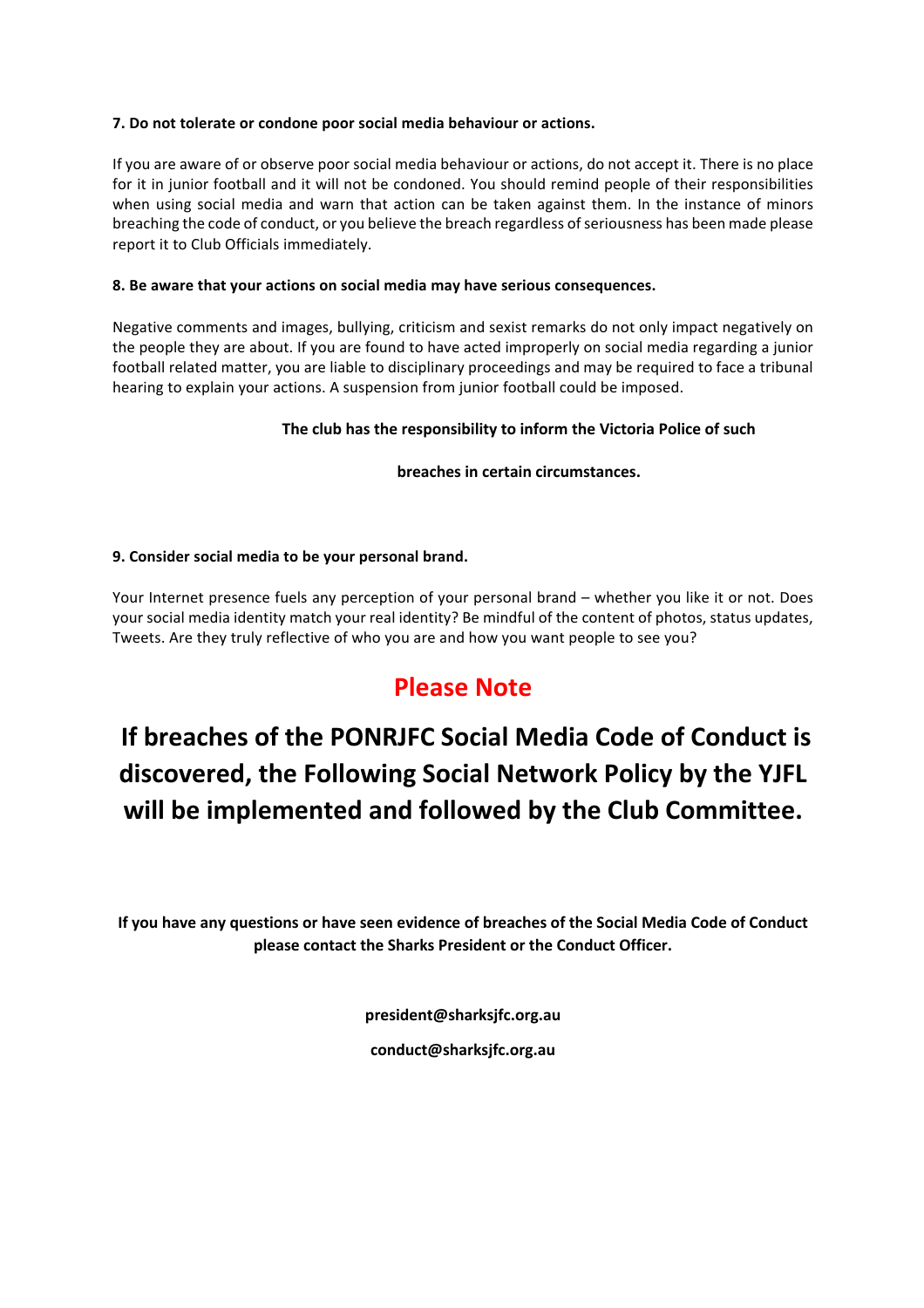

# **YJFL Social Networking Policy**

1. Any Person who is found to have engaged in or is suspected of engaging in the unacceptable use of Facebook, Twitter, YouTube or any other social networking site, including blogs, in connection with the game of Australian Football in relation to the Yarra Junior Football League in any way may be dealt with by the Yarra Junior Football League as it deems fit, notwithstanding the behaviour did not occur on the playing field.

2. Without limiting the operation of this Rule, unacceptable use may involve the Person:

i. Criticising umpires, players, officials, or any other person involved in the Yarra Junior Football League.

ii. Engaging in but not limited to, the following misuses of technology: harassing, teasing, intimidating, racially vilifying, or threatening another person by sending or posting inappropriate and hurtful e-mail messages, instant messages, text messages, phone messages, digital pictures or images, or Web site postings (including social network sites e.g., Facebook or blogs) and the sending, receiving and or possession of naked or sexually explicit images of a person.

iii. Engaging in any other behaviour which the Yarra Junior Football League reasonably determines, in its absolute discretion, to have breached this policy.

3. In addition, it is important to note:

i. It is not relevant that the Person making the remarks was not aware that the content could or would be made publicly available.

ii. Members must also be aware that postings from their individual accounts, whether done by themselves or another person will remain the responsibility of the account owner.

iii. All members of the Yarra Junior Football league and individual clubs must be aware that in certain circumstances where a crime has been committed, they may also be subjected to a criminal investigation by Police over which the league and/or club will have no control.

# 4. Procedure

a. Yarra Junior Football League and/or club officials or members who feel that they have been the victims of such misuses of technology should save and store the offending material on their computer, mobile phone, or other device. They should then print/ save a copy of the material and immediately report the incident to the relevant club representative who will forward the evidence to the Yarra Junior Football League.